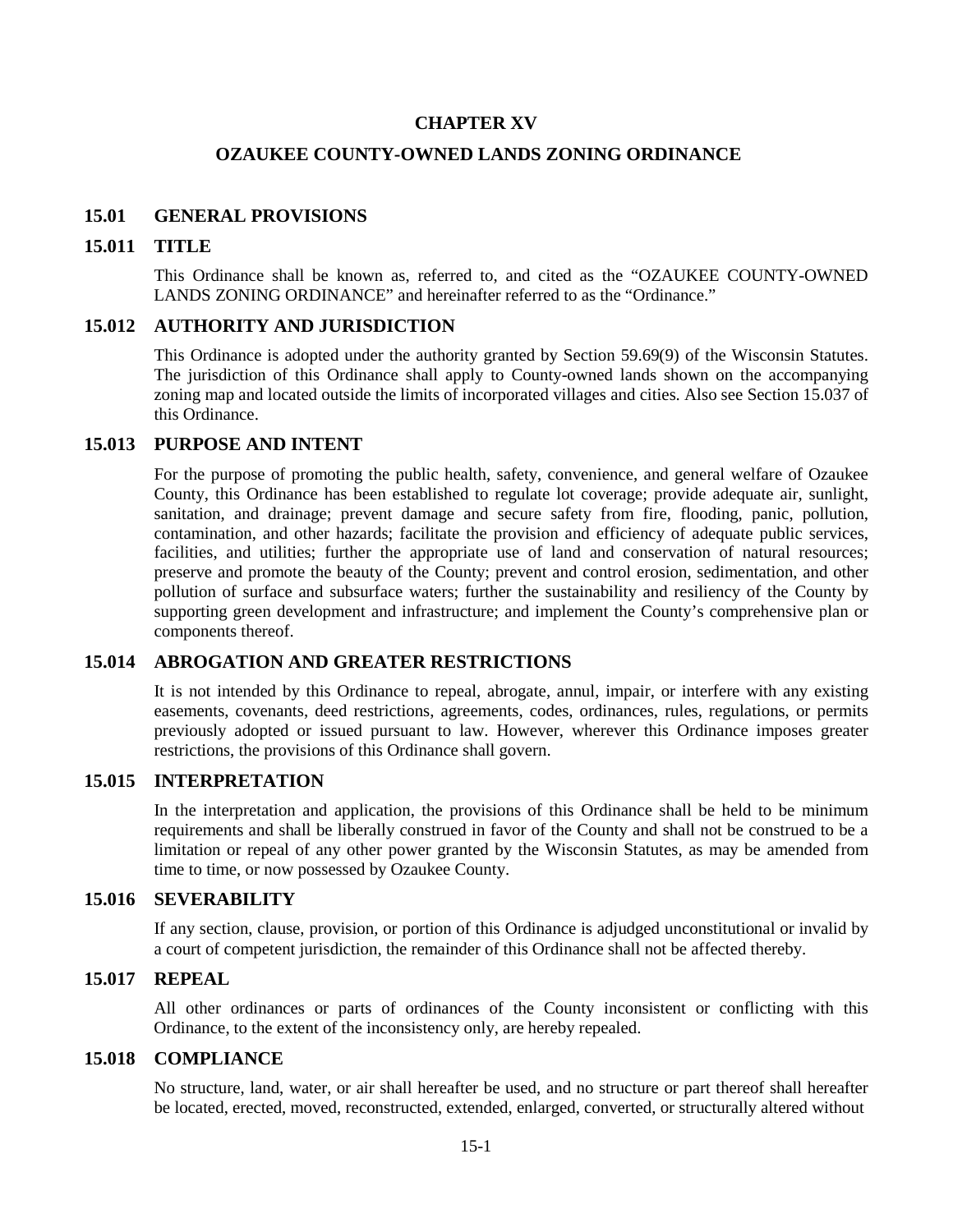full compliance with the provisions of this Ordinance and all other applicable County, State, and Federal regulations.

# **15.019 SHORELAND, FLOODPLAIN, AND SHORELAND-WETLAND REGULATIONS**

In addition to any other applicable use, site, or sanitary restrictions and regulations, any use on land containing shoreland, floodplain, and shoreland-wetland, as defined in Section 15.042 of this Ordinance, shall comply with the shoreland, floodplain, and shoreland-wetland provisions of Chapter VII, "Ozaukee County Shoreland and Floodplain Zoning Ordinance," of the Ozaukee County Code of Ordinances. These provisions include, but are not limited to, minimum lot area and width requirements; minimum building setback requirements from shorelines (ordinary high-water mark of navigable waters); limitations on the type of structures allowed within shorelands; limitations on clearing vegetation within 35 feet of shorelines; and restrictions on extensive filling, grading, lagooning, dredging, ditching, and excavating in shorelands. The boundaries of floodplains, shorelands, shorelandwetlands, and other wetlands are shown on the Ozaukee County Shoreland and Floodplain zoning maps, which are a part of and regulated by Chapter VII.

## **15.0110 CONCURRENT DISTRICTS**

Areas which are located within overlying districts, such as, for example, an overlying conservancy district, a shoreland-wetland district, and/or a floodplain district, shall be regulated by the requirements of each applicable district, and where any applicable requirements are inconsistent, the more restrictive requirement shall apply.

### **15.0111 USE REGULATIONS**

Only the following uses may be allowed in any district.

- A. **Principal Uses and Structures** are permitted as specified in the district regulations.
- B. **Accessory Uses and Structures** are permitted as specified in the district regulations.
- C. **Principal and Accessory Uses Not Specified** in this Ordinance and which are found to be similar in character to principal and accessory uses permitted in the district may be permitted based on a review and determination by the Natural Resources Committee.
- D. **Temporary Uses** may be allowed provided that such uses are of a temporary nature, do not involve the erection of a substantial structure, and are compatible with and not detrimental to neighboring uses.

### **15.0112 MODIFICATIONS AND EXEMPTIONS**

- A. **Exemptions to Height Limitations.** Structures, other than buildings, are exempt from the height limitations of this Ordinance; however, structures more than 35 feet in height shall be setback from all parcel and street right-of-way lines for a distance at least equal to their height. Accessory buildings are also exempt from the height limitations of this Ordinance, provided they meet the minimum setback requirement of the zoning district in which they are located and are setback from all parcel and street right-of-way lines for a distance at least equal to their height.
- B. **Modifications to Height Limitations or Building Setback/Yard Requirements** may be granted by the Natural Resources Committee when, in the opinion of the Natural Resources Committee, the modification is compatible with the general character of the neighborhood.

# **15.0113 SETBACKS NOT REQUIRED FROM ADJOINING COUNTY PARCELS**

Setbacks shall not be required from interior parcel lines where County sites are comprised of two or more adjoining parcels. Setback requirements apply only where a County-owned parcel adjoins a parcel not owned by the County.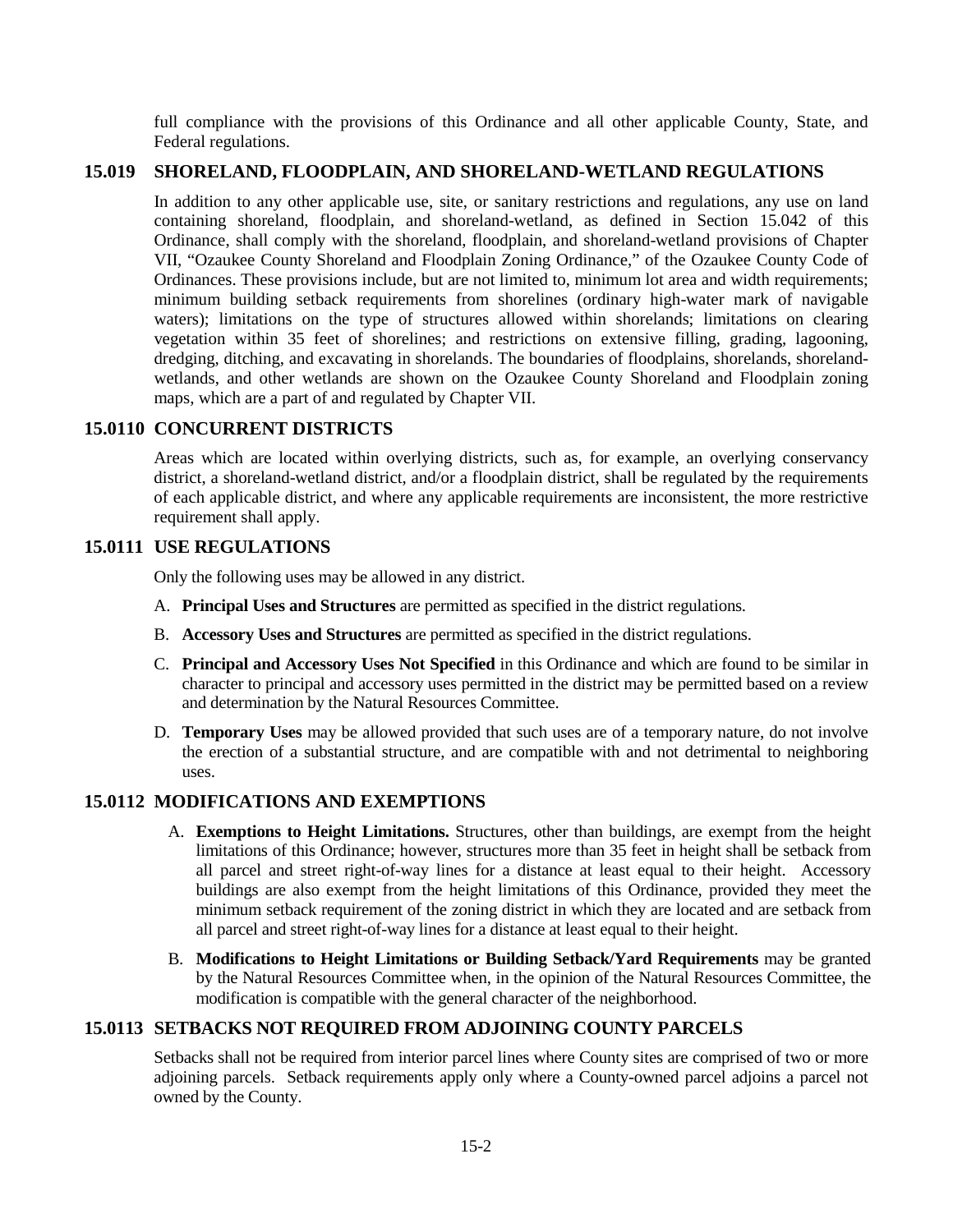# **15.0114 COMPLIANCE WITH THE AMERICANS WITH DISABILITIES ACT**

Modifications to the requirements of this Ordinance may be granted by the County Natural Resources Committee for the purpose of complying with the requirements of Title II, "Public Services," and Title III, "Public Accommodations and Commercial Facilities," of the Americans with Disabilities Act. Such compliance may require the waiving or modifications to setback or other requirements. Modifications granted by the Natural Resources Committee shall be limited to the minimum extent necessary to make structures and uses accessible and barrier free.

## **15.02 ZONING DISTRICTS**

## **15.021 ESTABLISHMENT**

- A. **For the Purpose of this Ordinance**, lands owned by Ozaukee County and subject to this Ordinance have been placed into three basic zoning districts and two overlay zoning districts:
	- P-1 Park and Recreation District
	- G-1 Governmental and Institutional District
	- E-1 Extractive District
	- C-1 Lowland Conservancy Overlay District
	- C-2 Upland Conservancy Overlay District
- B. **Boundaries of Zoning Districts** are established as shown on the map titled "Zoning Map for Ozaukee County-Owned Lands," which accompanies and is made a part of this Ordinance. Such boundaries, except the conservancy overlay districts, shall be construed to follow property lines of certain Ozaukee County-owned lands unless otherwise noted on the Zoning Map. The boundaries of the C-1 Lowland Conservancy Overlay District and C-2 Upland Conservancy Overlay District are shown on the Ozaukee County zoning map and are determined in accordance with Sections 15.026 and 15.027, respectively. All notations and references shown on the zoning map are as much a part of this Ordinance as though specifically described herein. This Ordinance hereby incorporates any future changes or any later zoning maps that may be adopted by ordinance of the County Board. Parcels regulated under this Ordinance and the zoning districts in effect in each parcel are listed in Attachment 1.

## **15.022 ZONING MAP**

A certified copy of the zoning map is adopted as part of this Ordinance and shall be available to the public in the office of the County Planning and Parks Director. Amendments to the zoning map shall take effect upon adoption by the County Board and the filing of proof of posting or publication thereof in the office of the County Clerk.

## **15.023 P-1 PARK AND RECREATION DISTRICT**

This District is intended to provide for County-owned areas where natural resources can be preserved and the recreational needs of County residents and visitors can be provided for.

#### A. **Permitted Principal Uses**

- 1. Amphitheaters, arenas, field houses, and stadiums.
- 2. Archery ranges.
- 3. Boat rentals and boat mooring and access sites.
- 4. Botanical gardens and arboretums.
- 5. Campgrounds.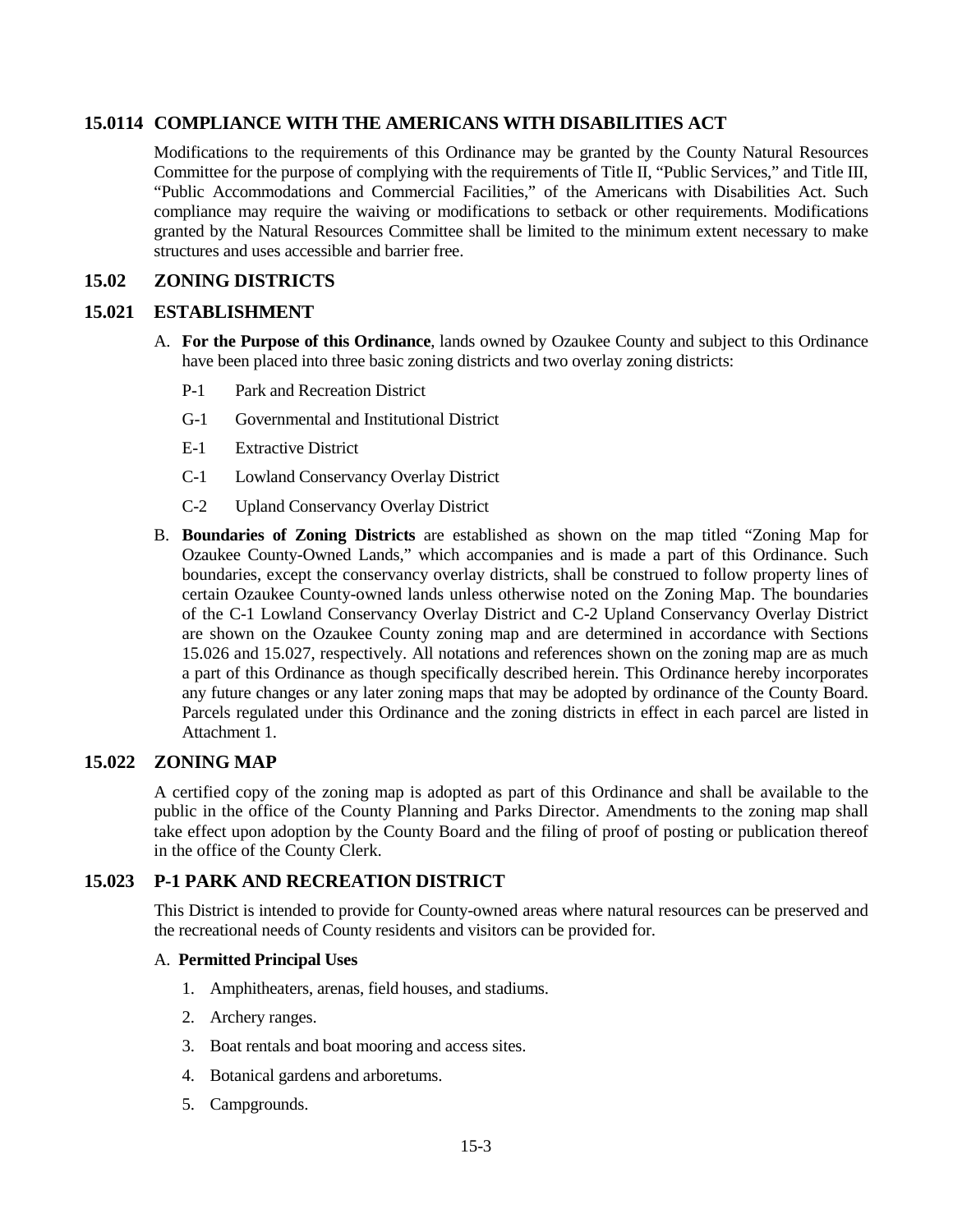- 6. Day and overnight camps.
- 7. Dog parks.
- 8. Exhibition and music halls.
- 9. Fairgrounds.
- 10. Forest reserves, wilderness areas, and wildlife refuges.
- 11. Fish and game management.
- 12. Golf courses with or without clubhouse facilities.
- 13. Gymnasiums, fitness centers, and recreation centers and related structures and facilities.
- 14. Historic museums and sites.
- 15. Indoor and outdoor skating rinks or parks, including ice-skating, roller-skating, and skateboarding.
- 16. Parks (leisure, ornamental, and general recreation).
- 17. Picnicking areas.
- 18. Playfields or athletic fields.
- 19. Playgrounds or courts.
- 20. Public art galleries and exhibits.
- 21. Recreational trails.
- 22. Sledding, skiing, and tobogganing areas.
- 23. Swimming beaches and pools.
- 24. Agricultural activities allowed by the County.
- 25. Temporary Uses.

#### B. **Permitted Accessory Uses**

- 1. Buildings and structures accessory to a principal use, including shelters, restrooms, garages, and service and storage buildings.
- 2. Energy conversion systems.
- 3. Essential services.
- 4. Off-street parking and loading/unloading areas.
- 5. Residential quarters for caretakers.
- 6. Terrestrial and satellite dish antennas.
- 7. Utility substations, wells, lift/pumping stations, water storage tanks and towers, and communication facilities.

# C. **Minimum Lot Area and Width**

- 1. Lots shall provide sufficient area for the principal use or structures and its accessory structures, off-street parking and loading/unloading, and all required yards.
- 2. Lots in Shorelands. See Chapter VII of the Ozaukee County Code of Ordinances.
- D. **Building Height (Also see Section 15.0112)**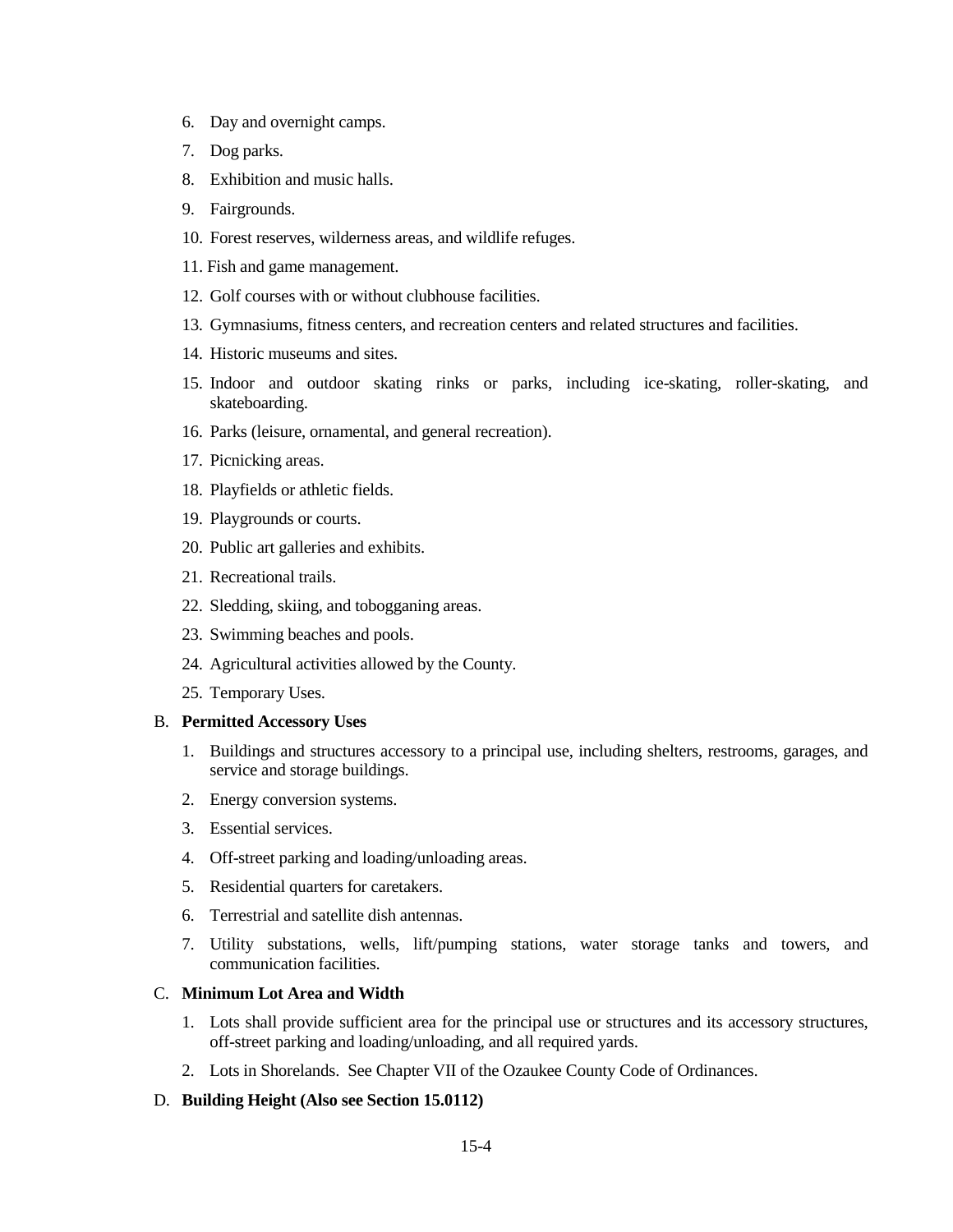Maximum Building Height. 35 feet.

#### E. **Minimum Building Setbacks/Yards (Also see Section 15.0112)**

- 1. Street Yard. 10 feet from existing or planned street right-of-way line, whichever is greater.
- 2. Side Yard. 10 feet.
- 3. Rear Yard. 10 feet.
- 4. Shore Yard. See Chapter VII of the Ozaukee County Code of Ordinances.

#### F. **Erosion Control and Stormwater Management**

See Chapter XIV of the Ozaukee County Code of Ordinances.

#### G. **Rules and Regulations Pertaining to Public Property**

See Chapter V of the Ozaukee County Code of Ordinances.

# **15.024 G-1 GOVERNMENTAL AND INSTITUTIONAL DISTRICT**

This District is intended to provide areas necessary to accommodate County services and facilities.

#### A. **Permitted Principal Uses**

- 1. Cell towers.
- 2. Cemeteries, crematories, and mausoleums.
- 3. Day care centers.
- 4. Health Clubs.
- 5. Hospitals, sanatoriums, nursing homes, shelters, and clinics.
- 6. Libraries, museums, public art galleries, and community centers.
- 7. Park-and-ride lots.
- 8. Public safety and administrative uses and structures including administrative offices, public service buildings, and fire and police stations.
- 9. Public utility or public works offices and yards, including vehicle fueling, repair, and maintenance facilities.
- 10. Agricultural activities allowed by the County.
- 11. Temporary Uses.

#### B. **Permitted Accessory Uses**

- 1. Buildings and structures accessory to the principal use, including shelters, restrooms, garages, and service and storage buildings.
- 2. Energy conversion systems.
- 3. Essential services.
- 4. Off-street parking and loading/unloading areas.
- 5. Residential quarters for caretakers.
- 6. Terrestrial and satellite dish antennas.
- 7. Utility substations, wells, lift/pumping stations, water storage tanks and towers, and communication facilities.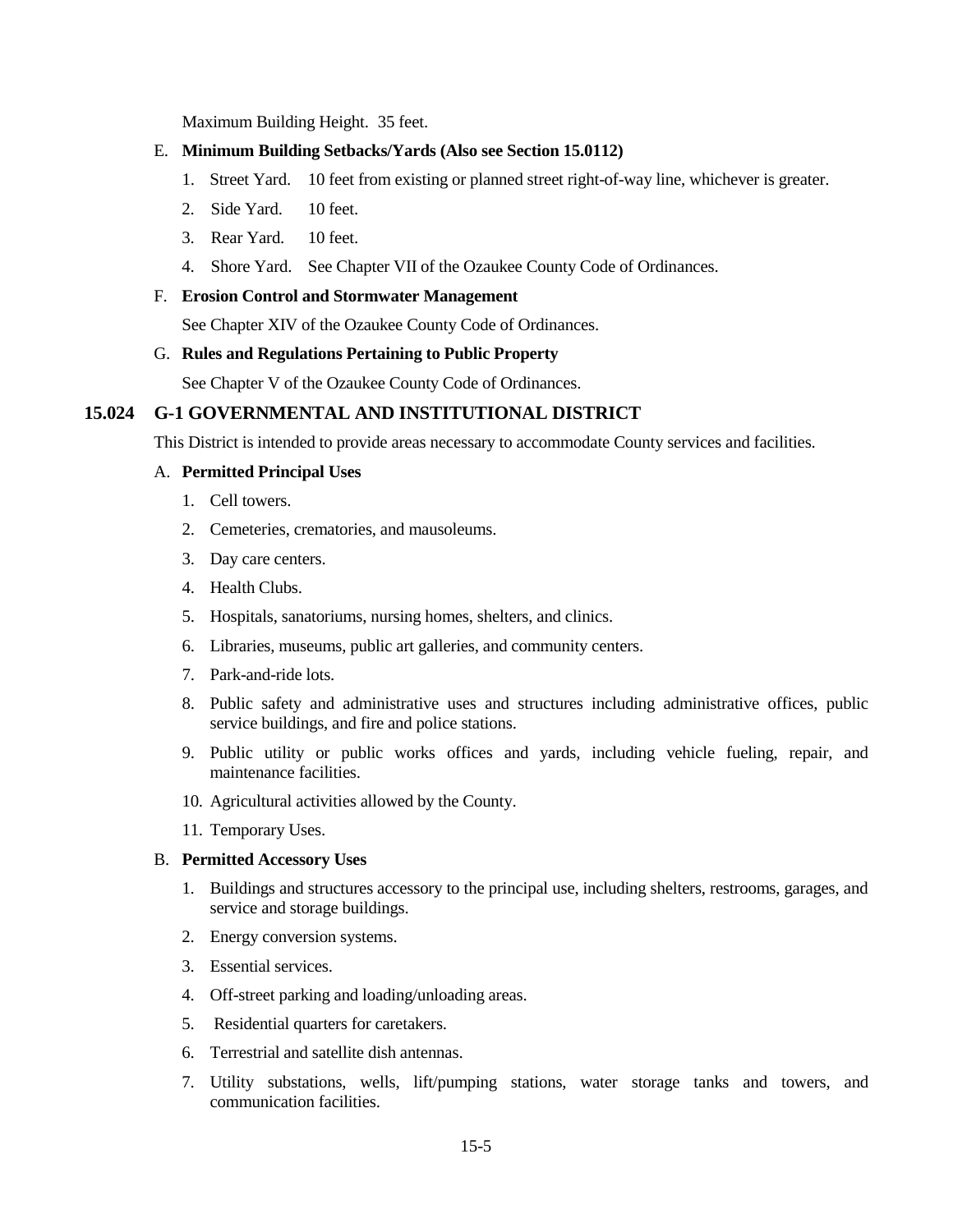### C. **Minimum Lot Area and Width**

- 1. Lots shall provide sufficient area for the principal use or structure and its accessory structures, off-street parking and loading/unloading, and all required yards.
- 2. Lots in Shorelands. See Chapter VII of the Ozaukee County Code of Ordinances.

### D. **Building Height (Also see Section 15.0112)**

Maximum Building Height. 35 feet.

### E. **Minimum Building Setbacks/Yards (Also see Section 15.0112)**

- 1. Street Yard. 10 feet from existing or planned right-of-way line, whichever is greater.
- 2. Side Yard. 10 feet.
- 3. Rear Yard. 10 feet.
- 4. Shore Yard. See Chapter VII of the Ozaukee County Code of Ordinances.

#### F. **Erosion Control and Stormwater Management**

See Chapter XIV of the Ozaukee County Code of Ordinances.

#### G. **Rules and Regulations Pertaining to Public Property**

See Chapter V of the Ozaukee County Code of Ordinances.

## **15.025 E-1 EXTRACTIVE DISTRICT**

This District is intended to provide for the extraction of nonmetallic materials, to provide for related operations, and for the proper restoration of the extracted areas.

#### A. **Permitted Principal Uses**

- 1. Nonmetallic extraction operations including the extraction, processing (ie. crushing, refining, and washing), and storage or stockpiling of sand, gravel, rock, stone, slate, clay, topsoil, or peat, but excluding fuels, provided all such operations are setback a minimum of 75 feet from parcel and street right-of-way lines.
- 2. Public safety and administrative uses and structures
- 3. Temporary uses.

### B. **Permitted Accessory Uses.**

- 1. Aggregate, ready-mix, and asphalt plants.
- 2. Buildings and structures accessory to the principal use, including shelters, restrooms, garages, and service and storage buildings.
- 3. Energy conversion systems.
- 4. Essential services.
- 5. Manufacture of cement, concrete blocks, and other similar concrete products.
- 6. Offices.
- 7. Off-street parking and loading/unloading areas.
- 8. Storage buildings or yards for goods and materials where such goods or materials are temporarily stored inside a building or within an open area visually screened from public streets and highways and adjacent nonindustrial uses and where the individual goods or materials are not basically changed in character.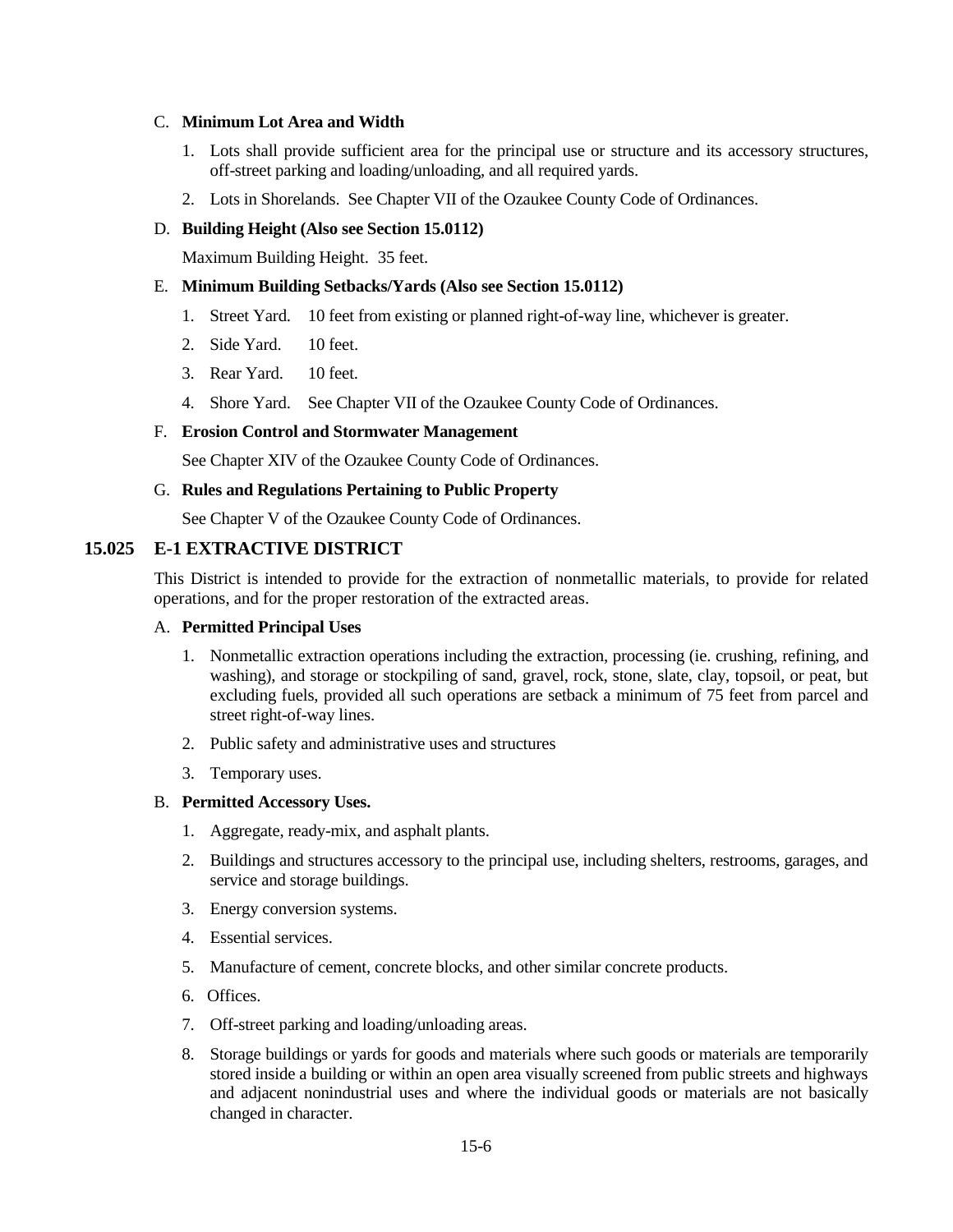- 9. Storage of explosive or flammable materials.
- 10. Vehicle fueling, maintenance, painting, and repair facilities.
- 11. Weighing scales or stations.
- 12. Terrestrial and satellite dish antennas.
- 13. Utility substations, wells, lift/pumping stations, water storage tanks and towers, and communication facilities.

### C. **Minimum Lot Area and Width**

- 1. Lots shall provide sufficient area for the principal use or structure and its accessory structures, the extractive operation, off-street parking and loading/unloading, and all required yards.
- 2. Lots in Shorelands. See Chapter VII of the Ozaukee County Code of Ordinances.

#### D. **Building Heights (Also see Section 15.0112)**

Maximum Building Height. 35 feet.

#### E. **Minimum Building Setbacks/Yards (Also see Section 15.0112)**

- 1. Street Yard. 75 feet from existing or planned right-of-way lines, whichever is greater.
- 2. Side Yard. 75 feet.
- 3. Rear Yard. 75 feet.
- 4. Shore Yard. See Chapter VII of the Ozaukee County Code of Ordinances.

#### F. **Erosion Control and Stormwater Management**

See Chapter XIV of the Ozaukee County Code of Ordinances.

#### G. **Rules and Regulations Pertaining to Public Property**

See Chapter V of the Ozaukee County Code of Ordinances.

#### H. **Reclamation/Restoration Plans**

In order to ensure that the area of extraction or related operation shall be restored or properly reclaimed to a condition of practical usefulness and reasonable physical attractiveness, the owner or operator shall submit a plan for such restoration or reclamation in accordance with Chapter XI, "Nonmetallic Mining Reclamation," of the Ozaukee County Code of Ordinances.

### **15.026 C-1 LOWLAND CONSERVANCY OVERLAY DISTRICT**

This District is primarily intended to preserve, protect, and enhance the ponds, streams, lakes, shorelands, and wetland areas of Ozaukee County. The preservation, protection, and enhancement of these areas will serve to maintain safe and healthful conditions; maintain and improve water quality, both ground and surface; prevent flood damage; control stormwater runoff; protect stream banks from erosion; protect groundwater recharge and discharge areas; protect wildlife habitat; protect native plant communities; avoid the location of structures on soils which are generally not suitable for such use; and protect the water-based recreation resources of the County.

Boundaries of the C-1 Lowland Conservancy Overlay District are based on the Final Wisconsin Wetlands Inventory Maps for Ozaukee County and field delineations and include surface water areas, shorelandwetlands, and other wetlands. Precise wetland delineations shall be made by field investigation prior to development to verify C-1 District boundaries.

### A. **Permitted Principal Uses**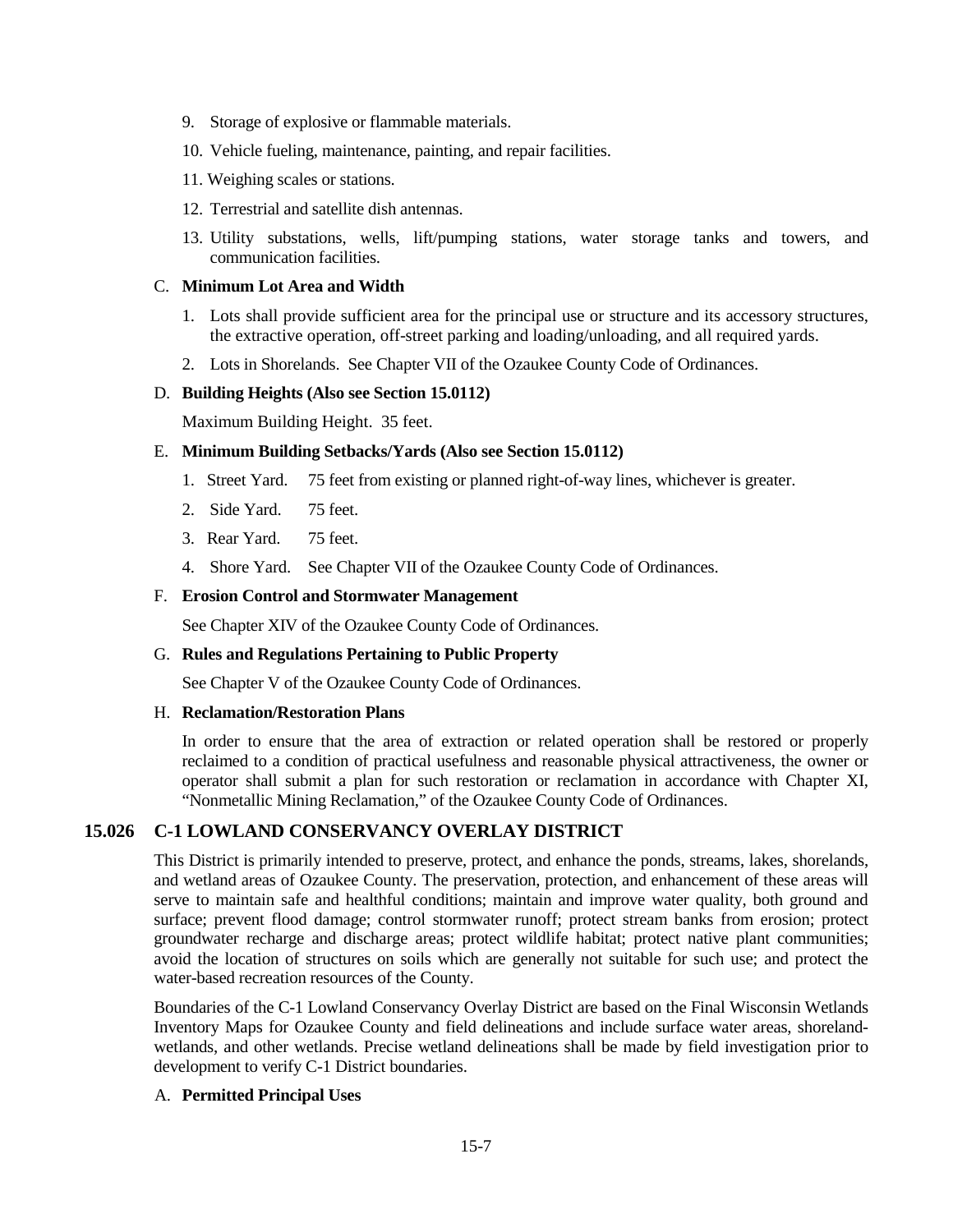All principal uses listed in Section 7.0603 of Chapter VII of the County Code of Ordinances are considered permitted principal uses within the C-1 District. A permit from the County Zoning Administrator shall be required only for those C-1 areas regulated under the Ozaukee County Shoreland and Floodplain Zoning Ordinance.

## **15.027 C-2 UPLAND CONSERVANCY OVERLAY DISTRICT**

This District is intended to preserve, protect, enhance, and restore all significant woodlands, wildlife habitat areas, areas of steep topography, and related scenic areas. Regulation of these areas will serve to control erosion and sedimentation and will promote and maintain the natural beauty of the County.

Boundaries of the C-2 Upland Conservancy Overlay District were based primarily on the upland portions (ie. prairies, woodlands, steep slopes, and wildlife habitat areas) of primary environmental corridors, secondary environmental corridors, and isolated natural resource areas delineated in the Ozaukee County comprehensive plan, or components thereof, and refinements or updates to such corridors or isolated areas as prepared by SEWRPC. Precise boundaries of C-2 areas shall be determined by field delineation of environmental corridors and isolated natural resource areas prior to development.

#### A. **Permitted Uses.**

- 1. Any permitted principal uses and permitted accessory uses in the underlying basic zoning district, including structures, provided that the development will serve to implement the purpose and intent of the C-2 District and foster the preservation or restoration of woodlands, wildlife habitat, rough steep topography, and scenic areas.
- 2. Forest and game management.
- 3. Park and recreation areas.
- 4. Preservation of scenic, historic, and scientific areas.
- 5. Recreational trails.
- 6. Wildlife and plant life preserves.

#### B. **Tree Cutting and Shrubbery Clearing.**

Lands lying within the C-2 District shall not be clearcut of trees, shrubbery, or underbrush without a detailed restoration plan to prevent problems related to bare ground and erosion. Normal pruning, trimming, and shearing of vegetation; removal of dead, diseased, invasive, or insect-infested vegetation; and forestry and silvicultural thinning conducted under the recommendation of a forester are exempt from this restriction.

#### C. **Earth Movements Limited.**

No filling, excavation, or topsoil removal in the C-2 District shall be permitted which involves the disturbance of an area exceeding 10,000 square feet on slopes of 12 percent or more, unless detailed erosion control and restoration plans have been approved by the Natural Resources Committee.

# **15.03 ADMINISTRATION**

# **15.031 COUNTY BOARD AUTHORITY**

Whenever the public necessity, convenience, general welfare, or good zoning practice require, the Ozaukee County Board of Supervisors may, by ordinance, change the district boundaries or amend, change, or supplement the regulations established by this Ordinance or amendments thereto. Such change or amendment shall be subject to the review and recommendation of the Natural Resources Committee. Also see Section 15.037 of this Ordinance.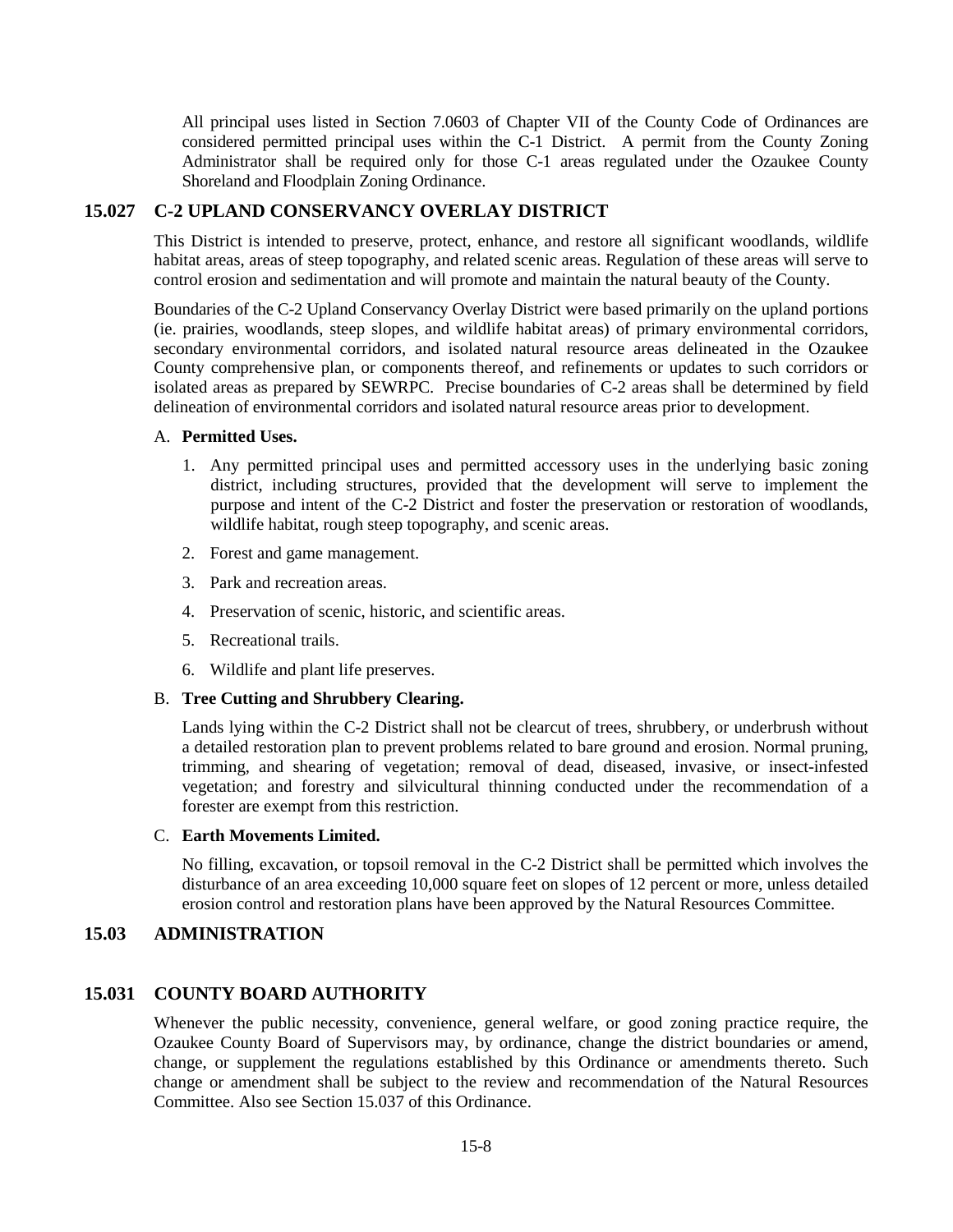# **15.032 NATURAL RESOURCES COMMITTEE**

The Natural Resources Committee of the County Board is hereby declared to be the agent of the County Board for all matters pertaining to zoning under this Ordinance, except for such powers as are specifically reserved for the County Board, the County Zoning Administrator, or the County Planning and Parks Director. The Natural Resources Committee shall have the following duties and powers:

- A. To review all proposed text and map amendments to this Ordinance and recommend action to the County Board.
- B. To maintain a complete record of its proceedings.
- C. To oversee the actions of the County Planning and Parks Director related to administration of this ordinance.

## **15.033 PLANNING AND PARKS DIRECTOR**

The County Planning and Parks Director or his designee is hereby designated as the administrator of this Ordinance.

## **15.034 CHANGES OR AMENDMENTS**

A change or amendment to this Ordinance or accompanying zoning map may be initiated by the County Board, Natural Resources Committee, or County Planning and Parks Director.

#### **15.035 REVIEW AND RECOMMENDATION**

The Natural Resources Committee shall review all proposed changes and amendments and shall recommend to the County Board that the petition be granted as requested, modified, or denied.

#### **15.036 PUBLIC HEARING AND NOTICE**

The County Board shall hold a public hearing upon each proposed change or amendment recommended by the Natural Resources Committee, giving public notice of the time, place, and the change or amendment proposed in accordance with Section 15.037 of this Ordinance and pursuant to Section 59.69(9) of the Wisconsin Statutes. The County Board may delegate to the Natural Resources Committee the responsibility to hold public hearings required under this Section.

# **15.037 COUNTY BOARD ACTION**

Following such public hearing and after careful consideration of the Natural Resources Committee's recommendations, the County Board shall act on the petition either approving, modifying and approving, or disapproving of the same.

In accordance with Section 59.69(9) of the Wisconsin Statutes, a county board may by ordinance zone and rezone lands owned by the county without necessity of securing the approval of the town boards of the towns wherein the lands are situated, provided that the county board shall give written notice to the town board of the town wherein the lands are situated of its intent to so rezone and shall hold a public hearing on the proposed rezoning ordinance and give notice of the hearing by posting in five public places in the town. This provision, however, does not apply to land that is subject to a town zoning ordinance which is purchased by the county for use as a solid or hazardous waste disposal facility or hazardous waste storage or treatment facility, as these terms are defined under Section 289.01 of the Statutes.

### **15.038 EFFECTIVE DATE**

Any ordinance or amendatory ordinance adopted by the County Board shall become effective, after adoption by the County Board, after posting or publication of such adoption pursuant to Section 59.14 of the Wisconsin Statutes.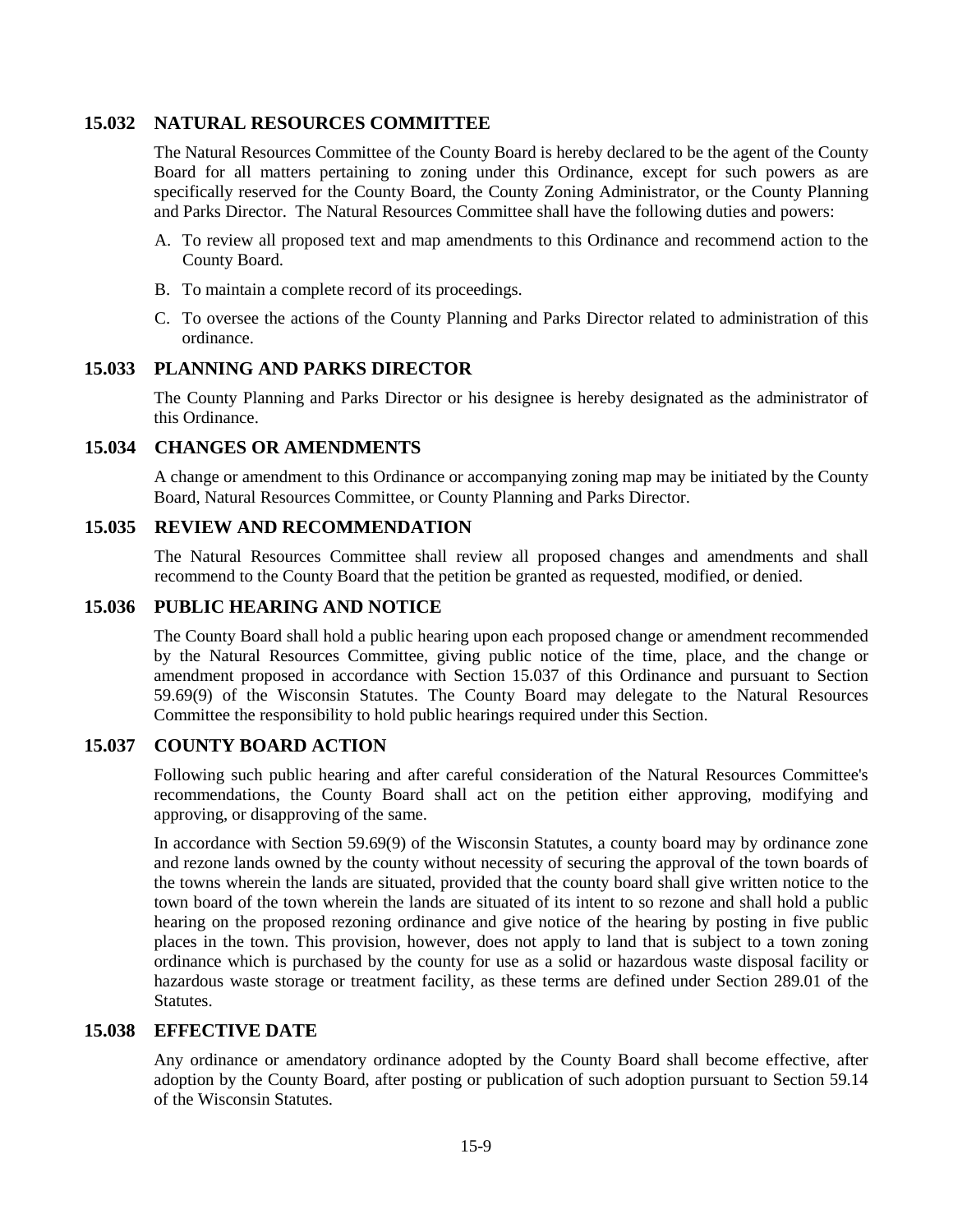## **15.039 MAPPING DISCREPANCIES**

- A. **C-1 Lowland Conservancy Overlay District Boundary Discrepancies**. Sections 7.0201C and D, 7.0702, and 7.1005B of Chapter VII, "Ozaukee County Shoreland and Floodplain Zoning Ordinance," of the Ozaukee County Code of Ordinances, shall be used to interpret boundary locations of all floodplains, shorelands, and shoreland-wetlands. The County Planning and Parks Director shall interpret or resolve C-1 District boundary discrepancies for areas located outside shorelands, based on Wisconsin Wetland Inventory maps and field investigations.
- B. **C-2 Upland Conservancy Overlay District Discrepancies**. The County Planning and Parks Director shall determine the location of C-2 District boundaries in consultation with the Southeastern Wisconsin Regional Planning Commission.

## **15.0310 PERMITS**

It is the responsibility of the County department proposing to carry out development on land regulated under this Ordinance to secure all necessary permits required by any State or Federal agency. This includes, but is not limited to, a water use permit pursuant to Chapter 30 of the Wisconsin Statutes or a wetland fill permit pursuant to Section 404 of the Federal Water Pollution Control Act.

## **15.04 DEFINITIONS**

## **15.041 GENERAL DEFINITIONS**

For the purpose of this Ordinance, certain words or phrases shall have meanings that either vary somewhat from their customary dictionary meanings or are intended to be interpreted to have a specific meaning. Words used in the present tense in this Ordinance include the future. The word "person" includes a firm, association, partnership, trust, company, or corporation as well as an individual. The word "he" includes the word "she". The word "shall" is mandatory, the word "should" is advisory, and the word "may" is permissive. Any word not defined in this Ordinance shall be presumed to have their customary dictionary definition.

### **15.042 SPECIFIC WORDS AND PHRASES**

**Accessory Use or Structure**. A use or detached structure subordinate to the principal use of a structure, land, or water and located on the same lot or development site and serving a purpose customarily incidental to the principal use or principal structure.

**Antenna.** A device designed to receive or send broadcasts either as over the air signals from transmitters, including fixed television or radio signals, or microwave signals from earth orbiting communications satellites.

**Antenna, Satellite Dish.** A dish-shaped antenna designed to receive television broadcasts relayed by microwave signals from earth-orbiting communication satellites, often referred to as an "earth station dish antenna."

**Antenna, Terrestrial.** Any antenna designed to receive television and radio signals relayed from one (1) ground location to another ground location. Such antennas are typically mounted on a tower or support on the rooftop of a structure, or on free-standing towers.

**Building.** Any structure having a roof supported by columns or walls used or intended to be used for the shelter or enclosure of persons, animals, equipment, machinery, or materials.

**Building Height.** The vertical distance measured from the average established street grade in the front or street yard of the lot or the finished grade at the building line, whichever is higher, to the highest point of the coping (cap) of a flat roof; to the highest point of a mansard roof; or to the average height between the eaves and the highest point (ridge) of a gable, hip, or gambrel roof.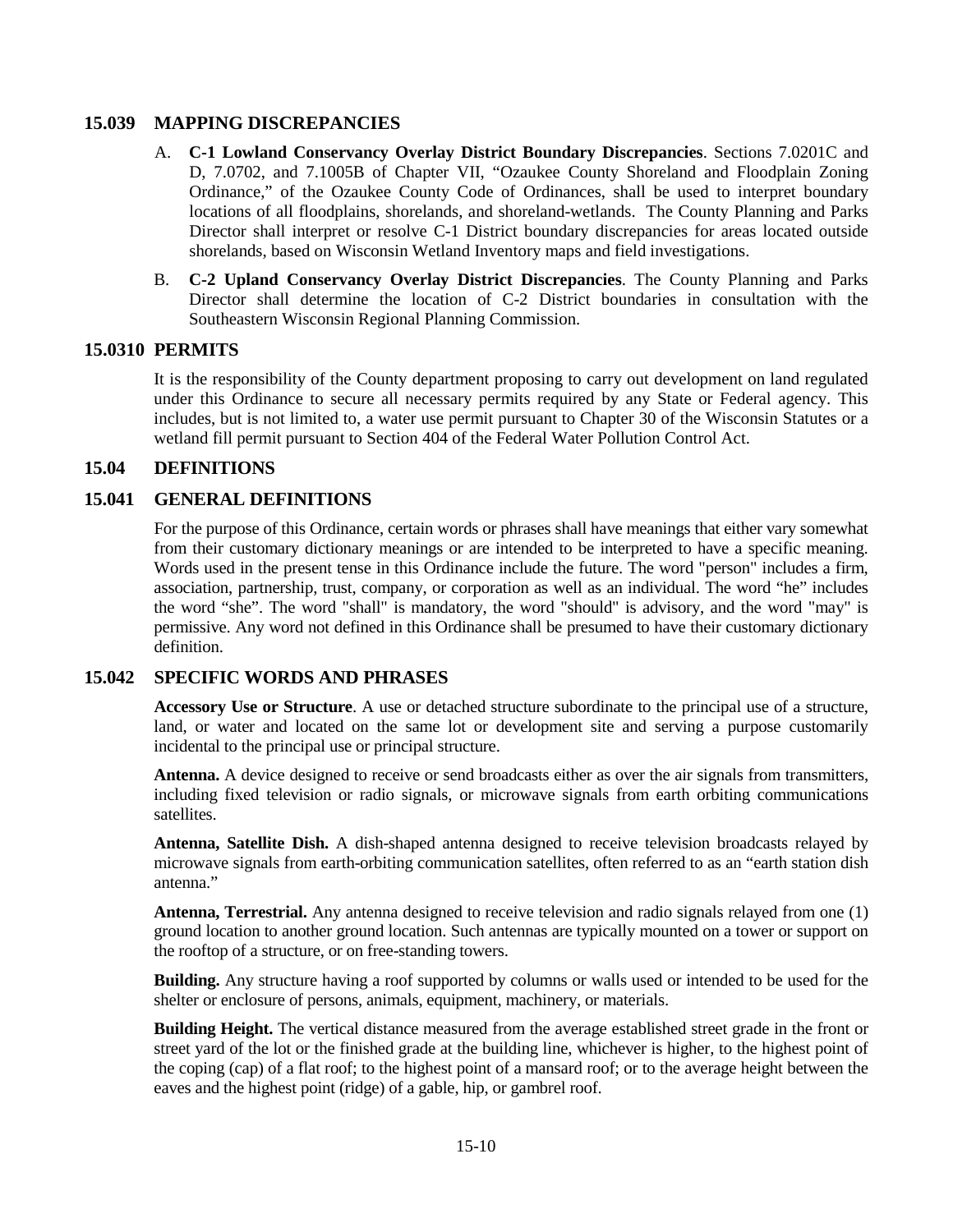**Building, Principal.** A building in which the principal use of the lot on which it is located is conducted. Any building intended to be used for human habitation shall constitute a principal building.

**Communication Facilities or Services.** Facilities or services such as telephone, television, internet, wireless telecommunication, and other related communication facilities and services.

**Coping.** The highest point or covering course of a wall often with a sloping top to carry off water and commonly cut with a drip.

**Development.** Any human-made change to improved or unimproved real estate, including but not limited to the construction of, addition, or substantial improvements to buildings or structures; the placement of buildings or structures; ditching, lagooning, dredging, filling, grading, paving, excavation, or drilling operations; and the deposition or extraction of earthen materials.

**District, Basic.** A part or parts of the County for which the regulations of this Ordinance governing the use and location of land and buildings are uniform (such as the Park and Recreation, Governmental and Institutional, and Extractive District classifications).

**District, Overlay.** A zoning designation that modifies the underlying basic use zoning district requirements in a specific manner.

**Eave.** The projecting lower edge of a roof overhanging the wall of the building.

**Energy conversion systems.** Any facility or installation, such as hydroelectric units, solar collectors, or wind turbines, which is designed and intended to produce energy for heating, cooling, ventilation, lighting or electricity generated or produced from human-made elements, such as heat or methane gas from waste; from natural resources or forces, such as wind, water, sunlight, or geothermal energy; or from biomass (plant growth).

**Erosion.** The detachment and movement of soil, sediment, or rock fragments by water, wind, ice, or gravity.

**Essential Services.** Services provided by public and private utilities, necessary for the functioning of the principal use or structure. These services include underground, surface, or overhead electrical, gas, water, sanitary sewerage, stormwater drainage, and communication systems and accessories thereto, such as poles, wires, mains, drains, vaults, culverts, laterals, sewers, pipes, catch basins, underground water storage tanks, conduits, cables, traffic signals, pumps, and hydrants, but not including buildings.

**Floodplain.** See Section 7.1300 of Chapter VII, "Shoreland and Floodplain Zoning Ordinance," of the County Code of Ordinances.

**Front Yard.** See "Yard, Street."

**Green development** means the integration of techniques that help conserve natural resources by arranging land uses and site features (i.e. lots, buildings and infrastructure) to include or be close to services, employment centers and alternative transportation systems (i.e. mass transit, sidewalks, and bicycle facilities); protecting existing natural resources; providing opportunities to practicably harness renewable energy sources, where possible (i.e. south-oriented buildings capturing passive solar radiation); utilizing sun, wind, and/or earth for natural lighting, ventilation, heating, cooling, and other purposes (i.e. solar panels, wind turbines, wind catchers/ventilation shafts, and geothermal systems); using green infrastructures; incorporating local, reused, recycled, recyclable, or eco-friendly construction materials and energy efficient appliances; and including other energy and water conservation and efficiency measures into site and building designs. The term is also sometimes referred to as "low impact development (LID)."

**Green infrastructure** means incorporating stormwater management systems that mimic nature to improve water quality and reduce flooding by storing, infiltrating, or evapotranspiring stormwater through the use of bioswales, infiltration trenches, bioretention basins with under drains, rain gardens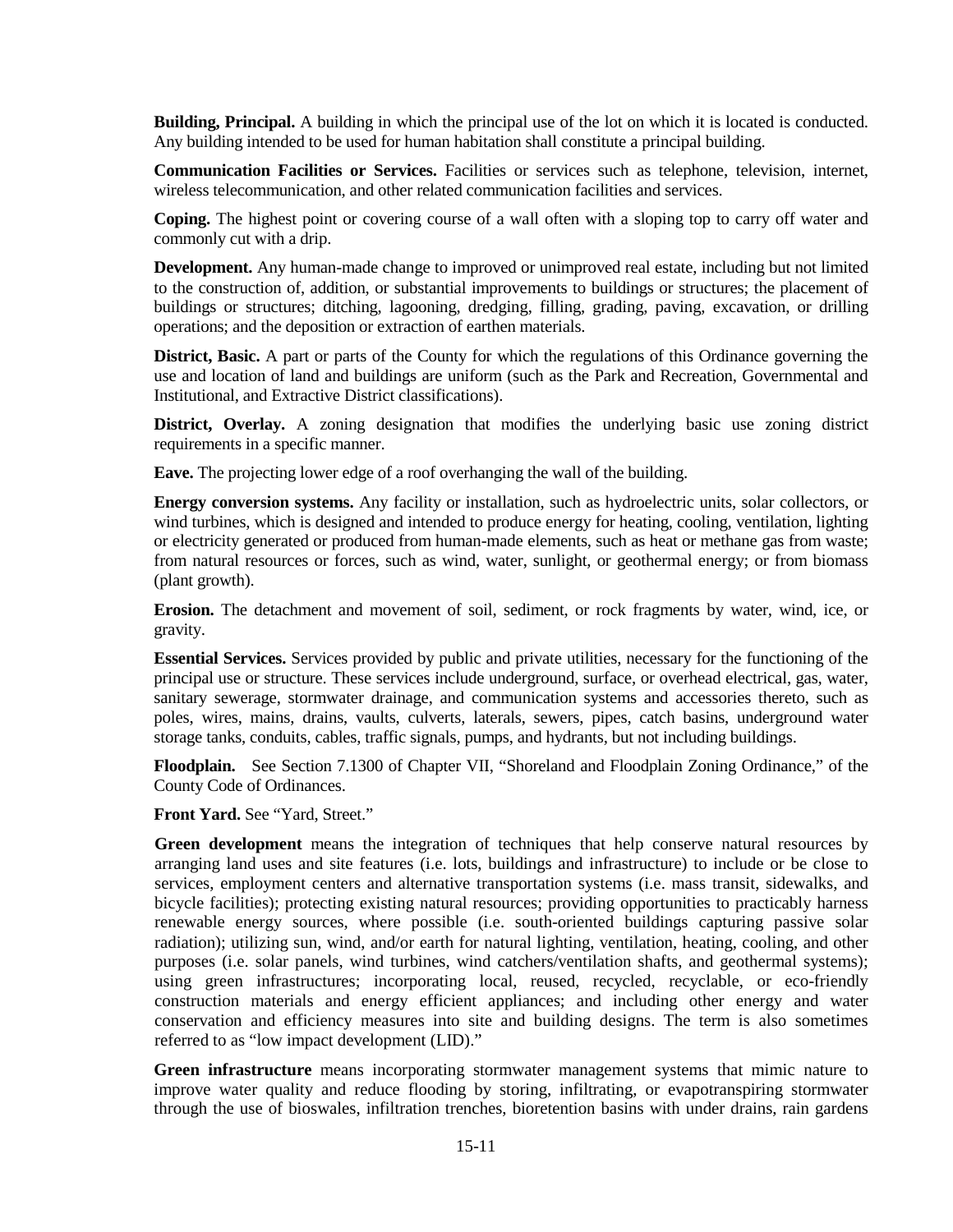and barrels or cisterns, rooftop and wall or "vertical" gardens, porous and/or permeable pavements with restricted salt and pollutants in such areas, xeriscaping (landscaping that conserves water by using drought-tolerant plants and ornate hardscapes or mulch versus traditional mowed turf/grass), and other energy and water conservation and efficiency measures into site and building designs. It also means to include or use natural hydrologic features of an ecological system such as vegetation (wetlands and woodlands), soil, waterways and other natural processes often located in environmental corridors that provide habitat, flood protection, and cleaner air and water.

**Isolated Natural Resource Area.** An isolated concentration of important natural resources, at least five acres in size and 200 feet wide, delineated by the Southeastern Wisconsin Regional Planning Commission.

**Loading/Unloading Area.** A completely offstreet space or berth on the same lot for the loading or unloading of freight carriers, having adequate ingress to and egress from a public street.

Lot. A parcel of land having frontage on a public street, occupied or intended to be occupied by a principal structure or use and sufficient in size to meet setback and other dimensional requirements of this Ordinance. No lands dedicated to the public or reserved for public street purposes shall be included in the computation of lot size.

Lot, Corner. A lot abutting two or more streets at their intersection provided that the corner of such intersection shall have an angle of 135 degrees or less, measured on the lot side.

**Navigable Water.** See Section 7.1300 of Chapter VII, "Shoreland and Floodplain Zoning Ordinance," of the County Code of Ordinances.

**Nonconforming Lot.** A lot, the area, dimensions, or location of which was lawful prior to the adoption or amendment of this Ordinance, but which fails by reason of such adoption or amendment to conform to the present requirements of this Ordinance. Vacant nonconforming lots may also be referred to as substandard lots.

**Nonconforming Structure.** A building or structure lawfully existing at the time of the adoption or amendment of this Ordinance which houses a use that is permitted in the district, but does not comply with all the applicable area, width, height, yard, and/or parking requirements of the district in which it is located.

**Nonconforming Use.** Any use of land, or land and buildings in combination, lawfully existing at the time of the adoption or amendment of this Ordinance which does not comply with the use regulations for the district in which it is located.

**Ordinary Highwater Mark (OHWM).** See Section 7.1300 of Chapter VII, "Shoreland and Floodplain Zoning Ordinance," of the County Code of Ordinances.

**Overlay District.** See "District, Overlay."

**Parking Lot.** A structure or premises containing parking spaces open to the public. Such spaces may be for rent, charge a fee, or be free-of-charge.

**Primary Environmental Corridor.** An area containing a variety of important natural resources, at least 400 acres in size, two miles long, and 200 feet wide, delineated by the Southeastern Wisconsin Regional Planning Commission.

Principal Use. See "Use, Principal."

**Public Utility.** Persons, corporations, or governments supplying gas, electric, transportation, water, sewer, or land line telephone service to the general public.

**Rear Yard.** See "Yard, Rear."

**Runoff.** The rainfall, snowmelt, or irrigation water flowing over the ground surface.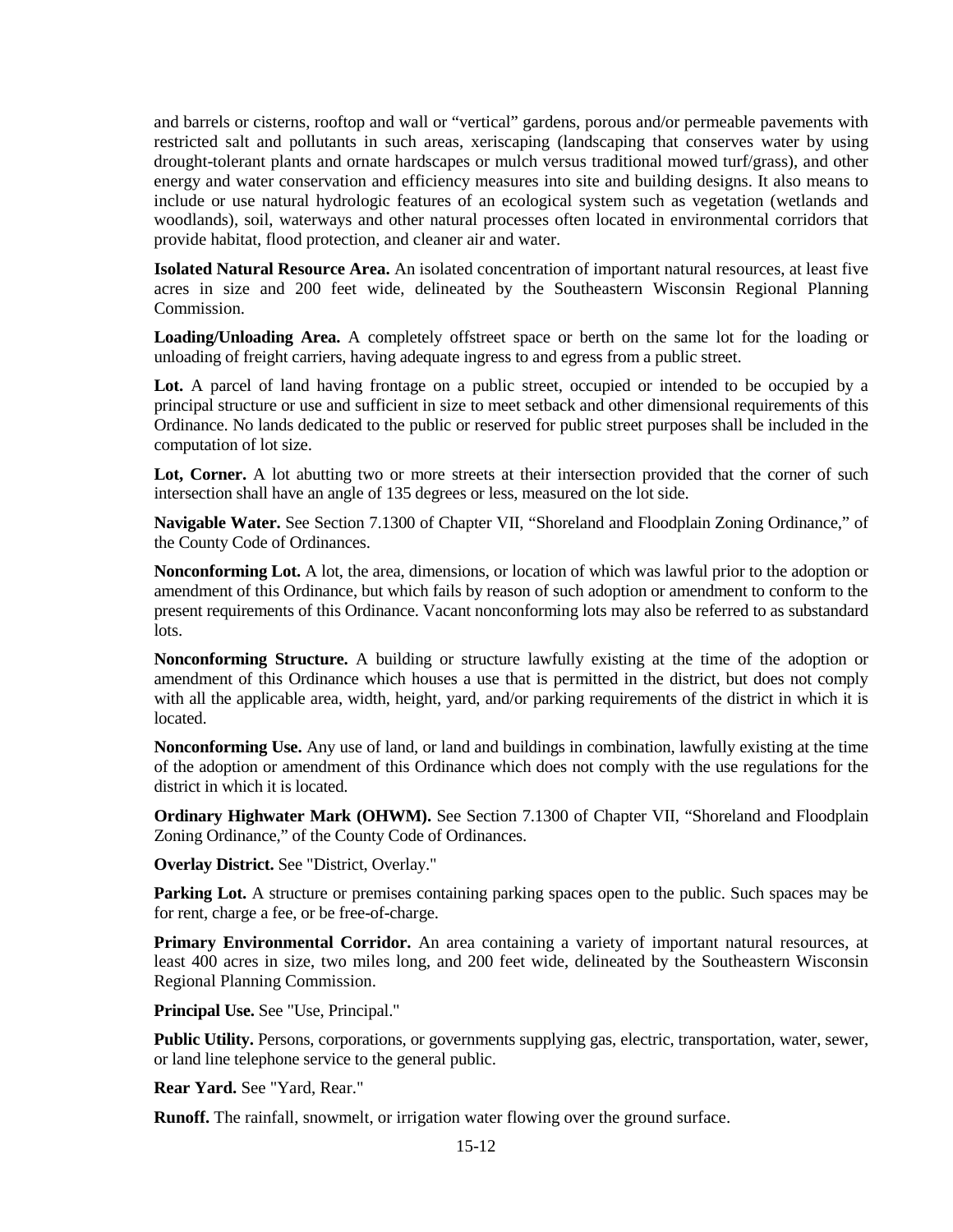**Satellite Dish Antenna.** See "Antenna, Satellite Dish."

**Secondary Environmental Corridor.** An area containing a variety of important natural resources, at least 100 acres in size and one mile long, delineated by the Southeastern Wisconsin Regional Planning Commission. No minimum area or length criteria apply to secondary environmental corridors that link primary corridors.

**Setback**. See "Yard, Street", "Yard, Side", and "Yard, Rear."

**Shoreland.** See Section 7.1300 of Chapter VII, "Shoreland and Floodplain Zoning Ordinance," of the County Code of Ordinances.

**Shoreland-Wetlands.** See Section 7.1300 of Chapter VII, "Shoreland and Floodplain Zoning Ordinance," of the County Code of Ordinances.

**Side Yard.** See "Yard, Side."

**Street Right-of-Way.** A public right-of-way which contains a paved roadway or a planned street facility, roadside swales and/or stormwater infrastructure, and sometimes sidewalks and/or pedestrian/bicycle paths.

For the purpose of this Ordinance and for measuring street setback/yards, street right-of-way shall be the dedicated existing or planned public right-of-way, whichever is wider. In accordance with Section 82.50 of the Wisconsin Statutes, towns shall establish a street right-of-way width of at least 66 feet, except for streets carrying very low volumes of traffic such as under 100 vehicles per average 24-hour day, which may have a right-of-way width of 49.5 feet. In accordance with Section 236.16(2) of the Statutes, cities and villages shall have a street right-of-way width of at least 60 feet wide unless a narrower right-of-way is permitted by local ordinance. Highways and freeways may likely require wider street rights-of-way.

**Street Yard.** See "Yard, Street."

**Structure.** Any erection or construction, such as buildings, bridges, boardwalks, tanks, towers, masts, poles, booms, signs, and fences. Also, any human-made object with form, shape and utility, either permanently or temporarily attached to or placed upon the ground, river bed, stream bed, or lake bed such as campers and trailers that are not constructed on site.

**Terrestrial Antenna.** See "Antenna, Terrestrial."

**Tower.** Any ground or roof mounted pole, spire, structure, or combination thereof taller than 15 feet, including supporting lines, cables, wires, braces and masts, intended primarily for the purpose of mounting an antenna, meteorological device, or similar apparatus above grade.

**Use.** The purpose or activity for which the land or building thereon is designed, arranged, or intended, or for which it is occupied or maintained.

**Use, Accessory.** A subordinate use on the same lot which is incidental and customary in connection with the principal use.

**Use, Principal.** The main use of land or building as distinguished from a subordinate or accessory use.

**Utilities.** Public and private facilities, such as water wells, water and sewage pumping stations, water storage tanks, power and communication transmission lines, electrical power substations, static transformer stations, telephone and telegraph exchanges, microwave radio relays, and gas regulation stations, but not including sewage disposal plants, municipal incinerators, warehouses, shops, and storage yards.

**Wetland.** An area where water is at, near, or above the land surface long enough to be capable of supporting aquatic or hydrophytic vegetation and which has soils indicative of wet conditions.

**Yard.** An open space on the same lot with a principal or accessory building, unoccupied and unobstructed from the ground upward except for vegetation and structures that meet the requirements of this Ordinance. The street and rear yards extend the full width of the lot.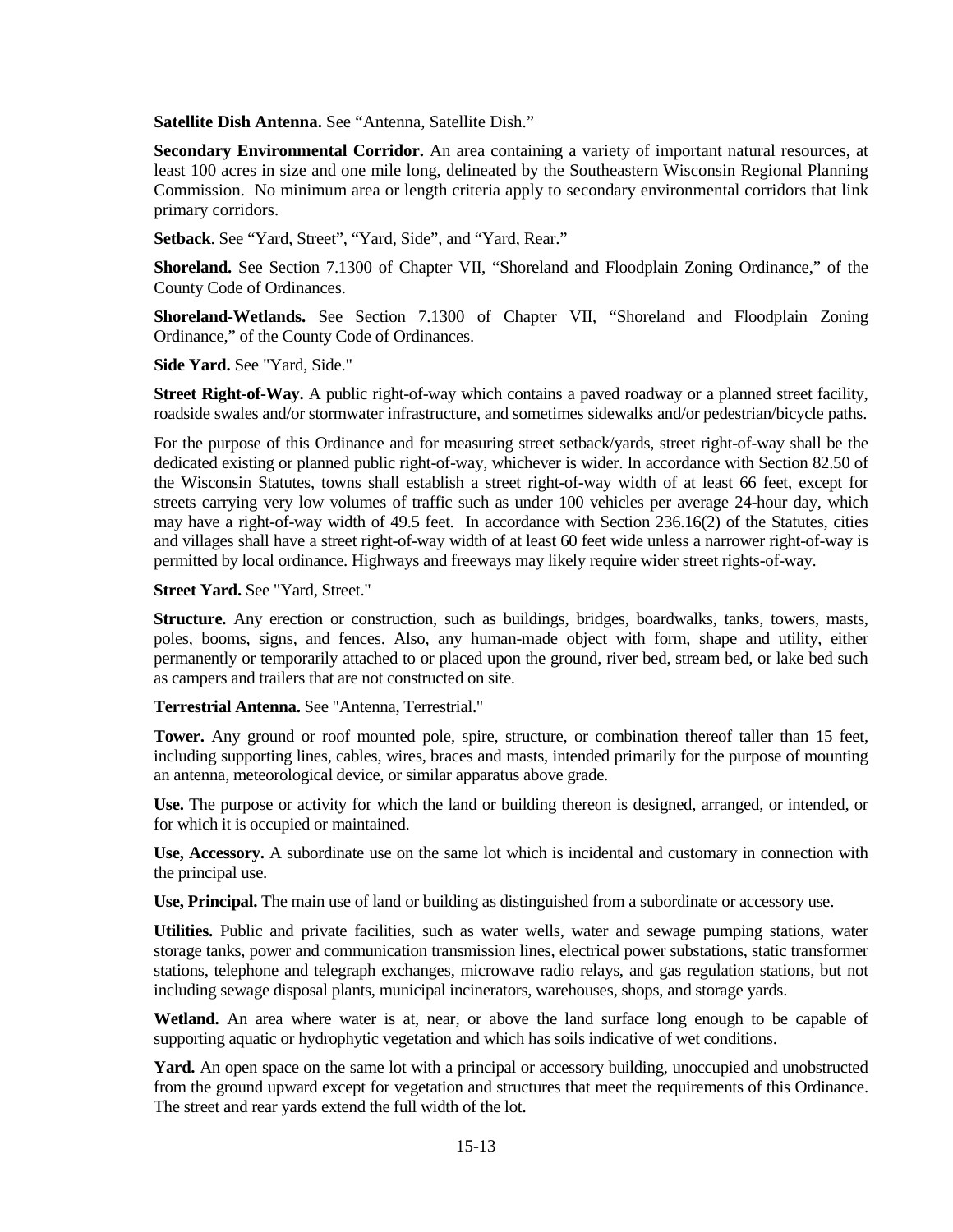Yard, Front. See "Yard, Street."

Yard, Rear. A yard extending across the full width of the lot, the depth of which shall be the minimum horizontal distance between the rear lot line and a line parallel thereto through the nearest point of a principal or accessory building (see Illustration No. 15.042A).

**Yard, Side.** A yard extending from the street yard to the rear yard of the lot, the width of which shall be the minimum horizontal distance between the side lot line and a line parallel thereto through the nearest point of a principal or accessory building (see Illustration No. 15.042A). Lots generally have two side yards, however, a corner lot has only one side yard. The side yard setback area does not extend beyond the front building face into the street yard, or beyond the rear building face into the rear yard.

**Yard, Street.** A yard extending across the full width of the lot, the depth of which shall be the minimum horizontal distance between the existing or proposed street or highway line and a line parallel thereto through the nearest point of a principal or accessory building (see Illustration No. 15.042A). Where the street line is an arc, the street yard shall be measured from the arc. Corner lots have two such yards and one side yard and one rear yard.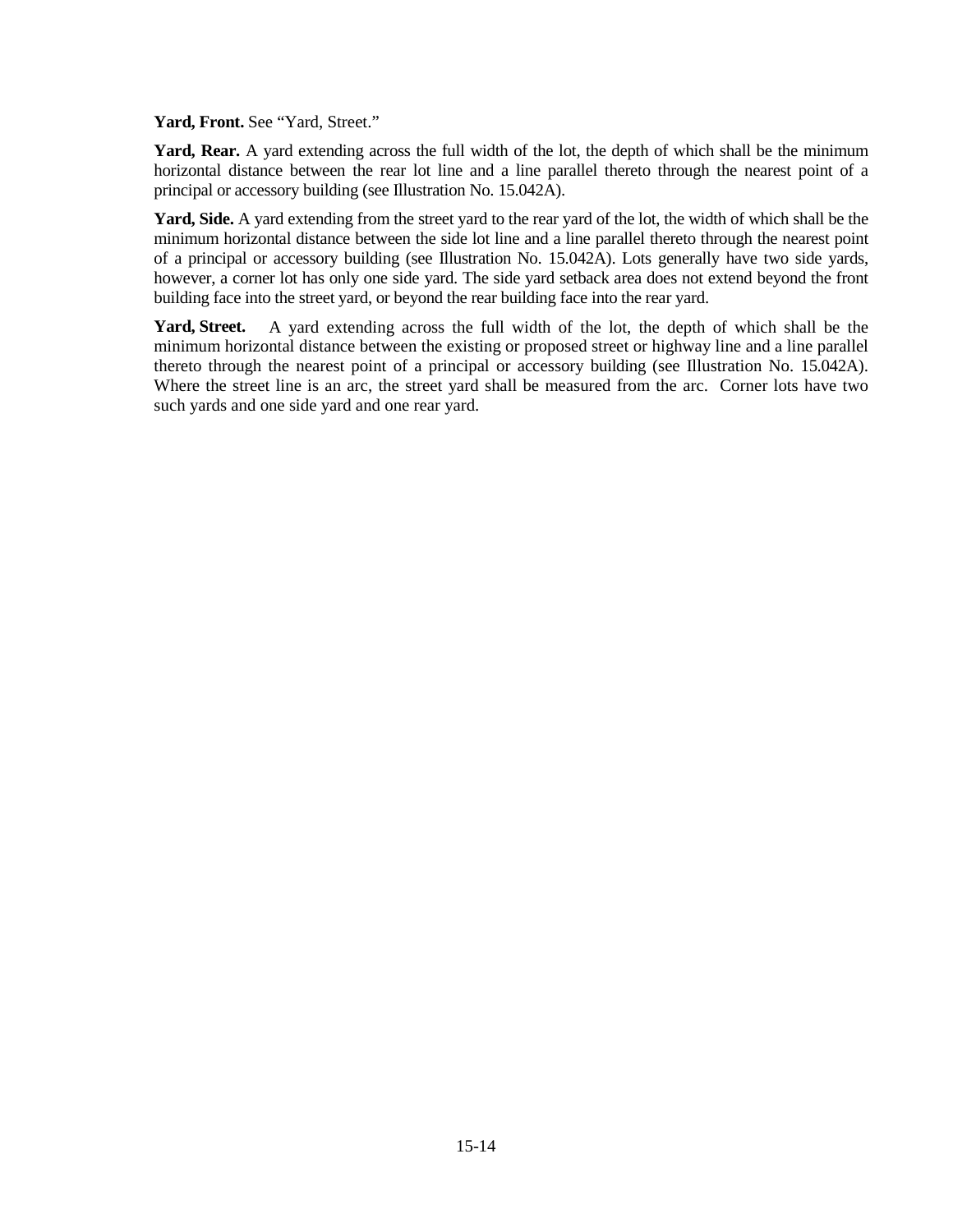# **Illustration No. 15.042A**

# **LOCATION OF YARDS AND REQUIRED SETBACKS ON A TYPICAL INTERIOR LOT**

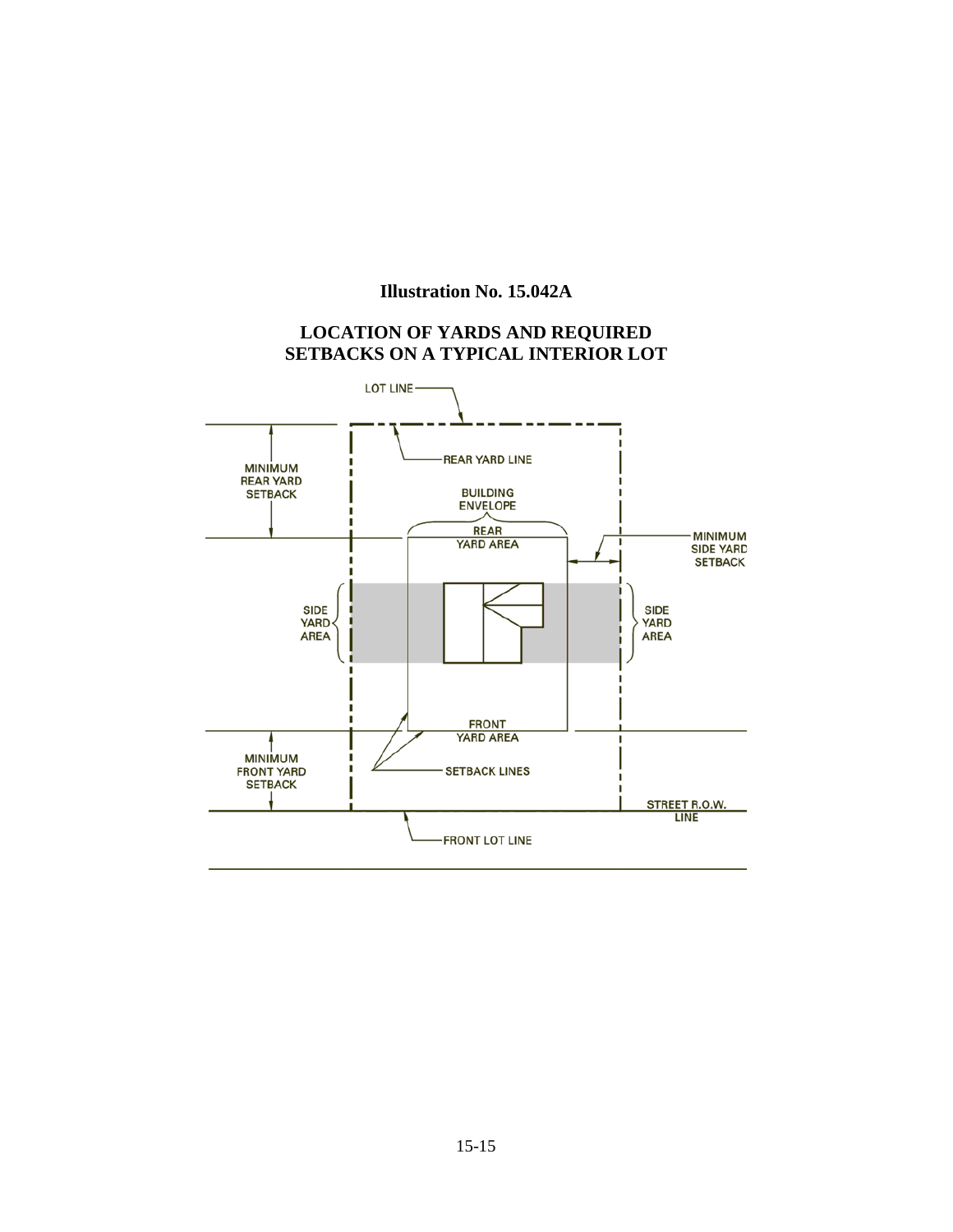#### **Attachment 1**

## **TAX KEY NUMBERS FOR COUNTY-OWNED LANDS PROPOSED TO BE ZONED UNDER COUNTY ZONING ORDINANCE**

| <b>Cell Tower Site</b><br>SE 1/4 Sec. 19<br>01-019-15-001.00<br>Town of Belgium<br>$G-1$<br><b>Covered Bridge County</b><br>P-1 with C-1 and C-2 overlays<br>Town of Cedarburg<br>SW 1/4 Sec. 10<br>03-010-11-002.00<br>Park<br>County Public Works -<br>Town of Cedarburg<br>NW 1/4 Sec. 22<br>$\overline{G-1}$<br>03-022-05-006.00<br>Cedarburg Shop<br>County Public Works -<br>Town of Fredonia<br>SE 1/4 Sec. 28<br>$G-1$<br>04-051-05-060.02<br>Waubeka Shop<br>04-051-06-080.02<br><b>Hawthorne Hills County</b><br>Town of Fredonia<br>SW 1/4 Sec. 34<br>P-1 with C-1 and C-2 overlays<br>04-034-09-001.00<br>Park and Golf Course<br>(portion)<br><b>Hetzel Pit/Bee Keeper</b><br>SW 1/4 Sec. 5<br>Town of Fredonia<br>E-1 with C-1 and C-2 overlays<br>04-005-10-000.00<br>Boa<br><b>Pinnacle Property</b><br>Town of Fredonia<br>SE 1/4 Sec. 32<br>E-1 with C-1 and C-2 overlays<br>04-032-13-000.00<br>P-1 with C-1 and C-2 overlays<br><b>Waubedonia County Park</b><br>Town of Fredonia<br>SW 1/4 Sec. 27<br>04-027-00-099.00<br>NE 1/4 Sec. 28<br>04-028-04-001.00<br>(portion)<br>Cell Tower Site/<br>$G-1$<br>Town of Grafton<br>SW 1/4 Sec. 32<br>06-032-11-005.00<br>Park-Ride Lot<br>Town of Grafton<br>NE 1/4 Sec. 9<br>P-1 with C-1 and C-2 overlays<br>Lion's Den Gorge<br>06-010-10-002.00<br>Nature Preserve<br>NW 1/4 Sec. 10<br>06-009-01-002.00<br>SW 1/4 Sec. 10<br>NW 1/4 Sec. 15<br>NE 1/4 Sec. 16<br><b>Ozaukee County Trail</b><br>Town of<br>P-1 with C-1 and C-2 overlays<br>07-004-13-002.00<br>SE 1/4 Sec. 4<br>Park<br>Port Washington<br>Town of Saukville<br><b>Hawthorne Hills County</b><br>NW 1/4 Sec. 3<br>P-1 with C-1 and C-2 overlays<br>08-003-05-000.00<br>Park and Golf Course<br>SW 1/4 Sec. 3<br>08-004-01-001.00<br>(portion)<br>NE 1/4 Sec. 4<br>Lakeland Pit/Guenther<br>Town of Saukville<br>E-1 with C-1 and C-2 overlays<br>NW 1/4 Sec. 16<br>08-017-13-000.00<br>Farmstead<br>NE 1/4 Sec. 17<br>08-017-04-000.00<br>SE 1/4 Sec. 17<br>08-016-07-002.00<br>08-017-03-000.00<br>Town of Saukville<br><b>Ehlers County Park</b><br>SE 1/4 Sec. 14<br>P-1 with C-1 and C-2 overlays<br>08-023-01-000.00<br>NE 1/4 Sec. 23<br>08-024-06-001.00 | <b>County Property</b> | <b>Local Government</b> | Location | <b>Zoning Classification(s)</b> | <b>Tax Key Number(s)</b> |
|------------------------------------------------------------------------------------------------------------------------------------------------------------------------------------------------------------------------------------------------------------------------------------------------------------------------------------------------------------------------------------------------------------------------------------------------------------------------------------------------------------------------------------------------------------------------------------------------------------------------------------------------------------------------------------------------------------------------------------------------------------------------------------------------------------------------------------------------------------------------------------------------------------------------------------------------------------------------------------------------------------------------------------------------------------------------------------------------------------------------------------------------------------------------------------------------------------------------------------------------------------------------------------------------------------------------------------------------------------------------------------------------------------------------------------------------------------------------------------------------------------------------------------------------------------------------------------------------------------------------------------------------------------------------------------------------------------------------------------------------------------------------------------------------------------------------------------------------------------------------------------------------------------------------------------------------------------------------------------------------------------------------------------------------------------------------------------------------------------------------------------------------------------------------------------------------------|------------------------|-------------------------|----------|---------------------------------|--------------------------|
|                                                                                                                                                                                                                                                                                                                                                                                                                                                                                                                                                                                                                                                                                                                                                                                                                                                                                                                                                                                                                                                                                                                                                                                                                                                                                                                                                                                                                                                                                                                                                                                                                                                                                                                                                                                                                                                                                                                                                                                                                                                                                                                                                                                                      |                        |                         |          |                                 |                          |
|                                                                                                                                                                                                                                                                                                                                                                                                                                                                                                                                                                                                                                                                                                                                                                                                                                                                                                                                                                                                                                                                                                                                                                                                                                                                                                                                                                                                                                                                                                                                                                                                                                                                                                                                                                                                                                                                                                                                                                                                                                                                                                                                                                                                      |                        |                         |          |                                 |                          |
|                                                                                                                                                                                                                                                                                                                                                                                                                                                                                                                                                                                                                                                                                                                                                                                                                                                                                                                                                                                                                                                                                                                                                                                                                                                                                                                                                                                                                                                                                                                                                                                                                                                                                                                                                                                                                                                                                                                                                                                                                                                                                                                                                                                                      |                        |                         |          |                                 |                          |
|                                                                                                                                                                                                                                                                                                                                                                                                                                                                                                                                                                                                                                                                                                                                                                                                                                                                                                                                                                                                                                                                                                                                                                                                                                                                                                                                                                                                                                                                                                                                                                                                                                                                                                                                                                                                                                                                                                                                                                                                                                                                                                                                                                                                      |                        |                         |          |                                 |                          |
|                                                                                                                                                                                                                                                                                                                                                                                                                                                                                                                                                                                                                                                                                                                                                                                                                                                                                                                                                                                                                                                                                                                                                                                                                                                                                                                                                                                                                                                                                                                                                                                                                                                                                                                                                                                                                                                                                                                                                                                                                                                                                                                                                                                                      |                        |                         |          |                                 |                          |
|                                                                                                                                                                                                                                                                                                                                                                                                                                                                                                                                                                                                                                                                                                                                                                                                                                                                                                                                                                                                                                                                                                                                                                                                                                                                                                                                                                                                                                                                                                                                                                                                                                                                                                                                                                                                                                                                                                                                                                                                                                                                                                                                                                                                      |                        |                         |          |                                 |                          |
|                                                                                                                                                                                                                                                                                                                                                                                                                                                                                                                                                                                                                                                                                                                                                                                                                                                                                                                                                                                                                                                                                                                                                                                                                                                                                                                                                                                                                                                                                                                                                                                                                                                                                                                                                                                                                                                                                                                                                                                                                                                                                                                                                                                                      |                        |                         |          |                                 |                          |
|                                                                                                                                                                                                                                                                                                                                                                                                                                                                                                                                                                                                                                                                                                                                                                                                                                                                                                                                                                                                                                                                                                                                                                                                                                                                                                                                                                                                                                                                                                                                                                                                                                                                                                                                                                                                                                                                                                                                                                                                                                                                                                                                                                                                      |                        |                         |          |                                 |                          |
|                                                                                                                                                                                                                                                                                                                                                                                                                                                                                                                                                                                                                                                                                                                                                                                                                                                                                                                                                                                                                                                                                                                                                                                                                                                                                                                                                                                                                                                                                                                                                                                                                                                                                                                                                                                                                                                                                                                                                                                                                                                                                                                                                                                                      |                        |                         |          |                                 |                          |
|                                                                                                                                                                                                                                                                                                                                                                                                                                                                                                                                                                                                                                                                                                                                                                                                                                                                                                                                                                                                                                                                                                                                                                                                                                                                                                                                                                                                                                                                                                                                                                                                                                                                                                                                                                                                                                                                                                                                                                                                                                                                                                                                                                                                      |                        |                         |          |                                 |                          |
|                                                                                                                                                                                                                                                                                                                                                                                                                                                                                                                                                                                                                                                                                                                                                                                                                                                                                                                                                                                                                                                                                                                                                                                                                                                                                                                                                                                                                                                                                                                                                                                                                                                                                                                                                                                                                                                                                                                                                                                                                                                                                                                                                                                                      |                        |                         |          |                                 |                          |
|                                                                                                                                                                                                                                                                                                                                                                                                                                                                                                                                                                                                                                                                                                                                                                                                                                                                                                                                                                                                                                                                                                                                                                                                                                                                                                                                                                                                                                                                                                                                                                                                                                                                                                                                                                                                                                                                                                                                                                                                                                                                                                                                                                                                      |                        |                         |          |                                 |                          |
|                                                                                                                                                                                                                                                                                                                                                                                                                                                                                                                                                                                                                                                                                                                                                                                                                                                                                                                                                                                                                                                                                                                                                                                                                                                                                                                                                                                                                                                                                                                                                                                                                                                                                                                                                                                                                                                                                                                                                                                                                                                                                                                                                                                                      |                        |                         |          |                                 |                          |
|                                                                                                                                                                                                                                                                                                                                                                                                                                                                                                                                                                                                                                                                                                                                                                                                                                                                                                                                                                                                                                                                                                                                                                                                                                                                                                                                                                                                                                                                                                                                                                                                                                                                                                                                                                                                                                                                                                                                                                                                                                                                                                                                                                                                      |                        |                         |          |                                 |                          |
|                                                                                                                                                                                                                                                                                                                                                                                                                                                                                                                                                                                                                                                                                                                                                                                                                                                                                                                                                                                                                                                                                                                                                                                                                                                                                                                                                                                                                                                                                                                                                                                                                                                                                                                                                                                                                                                                                                                                                                                                                                                                                                                                                                                                      |                        |                         |          |                                 |                          |
|                                                                                                                                                                                                                                                                                                                                                                                                                                                                                                                                                                                                                                                                                                                                                                                                                                                                                                                                                                                                                                                                                                                                                                                                                                                                                                                                                                                                                                                                                                                                                                                                                                                                                                                                                                                                                                                                                                                                                                                                                                                                                                                                                                                                      |                        |                         |          |                                 |                          |
|                                                                                                                                                                                                                                                                                                                                                                                                                                                                                                                                                                                                                                                                                                                                                                                                                                                                                                                                                                                                                                                                                                                                                                                                                                                                                                                                                                                                                                                                                                                                                                                                                                                                                                                                                                                                                                                                                                                                                                                                                                                                                                                                                                                                      |                        |                         |          |                                 |                          |
|                                                                                                                                                                                                                                                                                                                                                                                                                                                                                                                                                                                                                                                                                                                                                                                                                                                                                                                                                                                                                                                                                                                                                                                                                                                                                                                                                                                                                                                                                                                                                                                                                                                                                                                                                                                                                                                                                                                                                                                                                                                                                                                                                                                                      |                        |                         |          |                                 |                          |
|                                                                                                                                                                                                                                                                                                                                                                                                                                                                                                                                                                                                                                                                                                                                                                                                                                                                                                                                                                                                                                                                                                                                                                                                                                                                                                                                                                                                                                                                                                                                                                                                                                                                                                                                                                                                                                                                                                                                                                                                                                                                                                                                                                                                      |                        |                         |          |                                 |                          |
|                                                                                                                                                                                                                                                                                                                                                                                                                                                                                                                                                                                                                                                                                                                                                                                                                                                                                                                                                                                                                                                                                                                                                                                                                                                                                                                                                                                                                                                                                                                                                                                                                                                                                                                                                                                                                                                                                                                                                                                                                                                                                                                                                                                                      |                        |                         |          |                                 |                          |
|                                                                                                                                                                                                                                                                                                                                                                                                                                                                                                                                                                                                                                                                                                                                                                                                                                                                                                                                                                                                                                                                                                                                                                                                                                                                                                                                                                                                                                                                                                                                                                                                                                                                                                                                                                                                                                                                                                                                                                                                                                                                                                                                                                                                      |                        |                         |          |                                 |                          |
|                                                                                                                                                                                                                                                                                                                                                                                                                                                                                                                                                                                                                                                                                                                                                                                                                                                                                                                                                                                                                                                                                                                                                                                                                                                                                                                                                                                                                                                                                                                                                                                                                                                                                                                                                                                                                                                                                                                                                                                                                                                                                                                                                                                                      |                        |                         |          |                                 |                          |
|                                                                                                                                                                                                                                                                                                                                                                                                                                                                                                                                                                                                                                                                                                                                                                                                                                                                                                                                                                                                                                                                                                                                                                                                                                                                                                                                                                                                                                                                                                                                                                                                                                                                                                                                                                                                                                                                                                                                                                                                                                                                                                                                                                                                      |                        |                         |          |                                 |                          |
|                                                                                                                                                                                                                                                                                                                                                                                                                                                                                                                                                                                                                                                                                                                                                                                                                                                                                                                                                                                                                                                                                                                                                                                                                                                                                                                                                                                                                                                                                                                                                                                                                                                                                                                                                                                                                                                                                                                                                                                                                                                                                                                                                                                                      |                        |                         |          |                                 |                          |
|                                                                                                                                                                                                                                                                                                                                                                                                                                                                                                                                                                                                                                                                                                                                                                                                                                                                                                                                                                                                                                                                                                                                                                                                                                                                                                                                                                                                                                                                                                                                                                                                                                                                                                                                                                                                                                                                                                                                                                                                                                                                                                                                                                                                      |                        |                         |          |                                 |                          |
|                                                                                                                                                                                                                                                                                                                                                                                                                                                                                                                                                                                                                                                                                                                                                                                                                                                                                                                                                                                                                                                                                                                                                                                                                                                                                                                                                                                                                                                                                                                                                                                                                                                                                                                                                                                                                                                                                                                                                                                                                                                                                                                                                                                                      |                        |                         |          |                                 |                          |
|                                                                                                                                                                                                                                                                                                                                                                                                                                                                                                                                                                                                                                                                                                                                                                                                                                                                                                                                                                                                                                                                                                                                                                                                                                                                                                                                                                                                                                                                                                                                                                                                                                                                                                                                                                                                                                                                                                                                                                                                                                                                                                                                                                                                      |                        |                         |          |                                 |                          |
|                                                                                                                                                                                                                                                                                                                                                                                                                                                                                                                                                                                                                                                                                                                                                                                                                                                                                                                                                                                                                                                                                                                                                                                                                                                                                                                                                                                                                                                                                                                                                                                                                                                                                                                                                                                                                                                                                                                                                                                                                                                                                                                                                                                                      |                        |                         |          |                                 |                          |
|                                                                                                                                                                                                                                                                                                                                                                                                                                                                                                                                                                                                                                                                                                                                                                                                                                                                                                                                                                                                                                                                                                                                                                                                                                                                                                                                                                                                                                                                                                                                                                                                                                                                                                                                                                                                                                                                                                                                                                                                                                                                                                                                                                                                      |                        |                         |          |                                 |                          |
|                                                                                                                                                                                                                                                                                                                                                                                                                                                                                                                                                                                                                                                                                                                                                                                                                                                                                                                                                                                                                                                                                                                                                                                                                                                                                                                                                                                                                                                                                                                                                                                                                                                                                                                                                                                                                                                                                                                                                                                                                                                                                                                                                                                                      |                        |                         |          |                                 |                          |
|                                                                                                                                                                                                                                                                                                                                                                                                                                                                                                                                                                                                                                                                                                                                                                                                                                                                                                                                                                                                                                                                                                                                                                                                                                                                                                                                                                                                                                                                                                                                                                                                                                                                                                                                                                                                                                                                                                                                                                                                                                                                                                                                                                                                      |                        |                         |          |                                 |                          |
|                                                                                                                                                                                                                                                                                                                                                                                                                                                                                                                                                                                                                                                                                                                                                                                                                                                                                                                                                                                                                                                                                                                                                                                                                                                                                                                                                                                                                                                                                                                                                                                                                                                                                                                                                                                                                                                                                                                                                                                                                                                                                                                                                                                                      |                        |                         |          |                                 |                          |
| NW 1/4 Sec. 24                                                                                                                                                                                                                                                                                                                                                                                                                                                                                                                                                                                                                                                                                                                                                                                                                                                                                                                                                                                                                                                                                                                                                                                                                                                                                                                                                                                                                                                                                                                                                                                                                                                                                                                                                                                                                                                                                                                                                                                                                                                                                                                                                                                       |                        |                         |          |                                 |                          |
| Town of Saukville<br>$G-1$<br><b>Special Use Site</b><br>SE 1/4 Sec. 10<br>08-015-01-002.00                                                                                                                                                                                                                                                                                                                                                                                                                                                                                                                                                                                                                                                                                                                                                                                                                                                                                                                                                                                                                                                                                                                                                                                                                                                                                                                                                                                                                                                                                                                                                                                                                                                                                                                                                                                                                                                                                                                                                                                                                                                                                                          |                        |                         |          |                                 |                          |
| NE 1/4 Sec. 15<br>08-053-00-000.02                                                                                                                                                                                                                                                                                                                                                                                                                                                                                                                                                                                                                                                                                                                                                                                                                                                                                                                                                                                                                                                                                                                                                                                                                                                                                                                                                                                                                                                                                                                                                                                                                                                                                                                                                                                                                                                                                                                                                                                                                                                                                                                                                                   |                        |                         |          |                                 |                          |
| <b>Tendick Nature Park</b><br><b>Town of Saukville</b><br>NW 1/4 Sec. 14<br>P-1 with C-1 and C-2 overlays<br>08-014-10-002.00<br>SW 1/4 Sec. 14                                                                                                                                                                                                                                                                                                                                                                                                                                                                                                                                                                                                                                                                                                                                                                                                                                                                                                                                                                                                                                                                                                                                                                                                                                                                                                                                                                                                                                                                                                                                                                                                                                                                                                                                                                                                                                                                                                                                                                                                                                                      |                        |                         |          |                                 |                          |
| 08-014-14-001.00<br>SE 1/4 Sec. 14                                                                                                                                                                                                                                                                                                                                                                                                                                                                                                                                                                                                                                                                                                                                                                                                                                                                                                                                                                                                                                                                                                                                                                                                                                                                                                                                                                                                                                                                                                                                                                                                                                                                                                                                                                                                                                                                                                                                                                                                                                                                                                                                                                   |                        |                         |          |                                 |                          |
| NW 1/4 Sec. 20<br>$G-1$<br>County Highway KK<br>Town of Port Washington<br>07-020-07-000.01                                                                                                                                                                                                                                                                                                                                                                                                                                                                                                                                                                                                                                                                                                                                                                                                                                                                                                                                                                                                                                                                                                                                                                                                                                                                                                                                                                                                                                                                                                                                                                                                                                                                                                                                                                                                                                                                                                                                                                                                                                                                                                          |                        |                         |          |                                 |                          |

*Source: Ozaukee County and SEWRPC. 15-16*